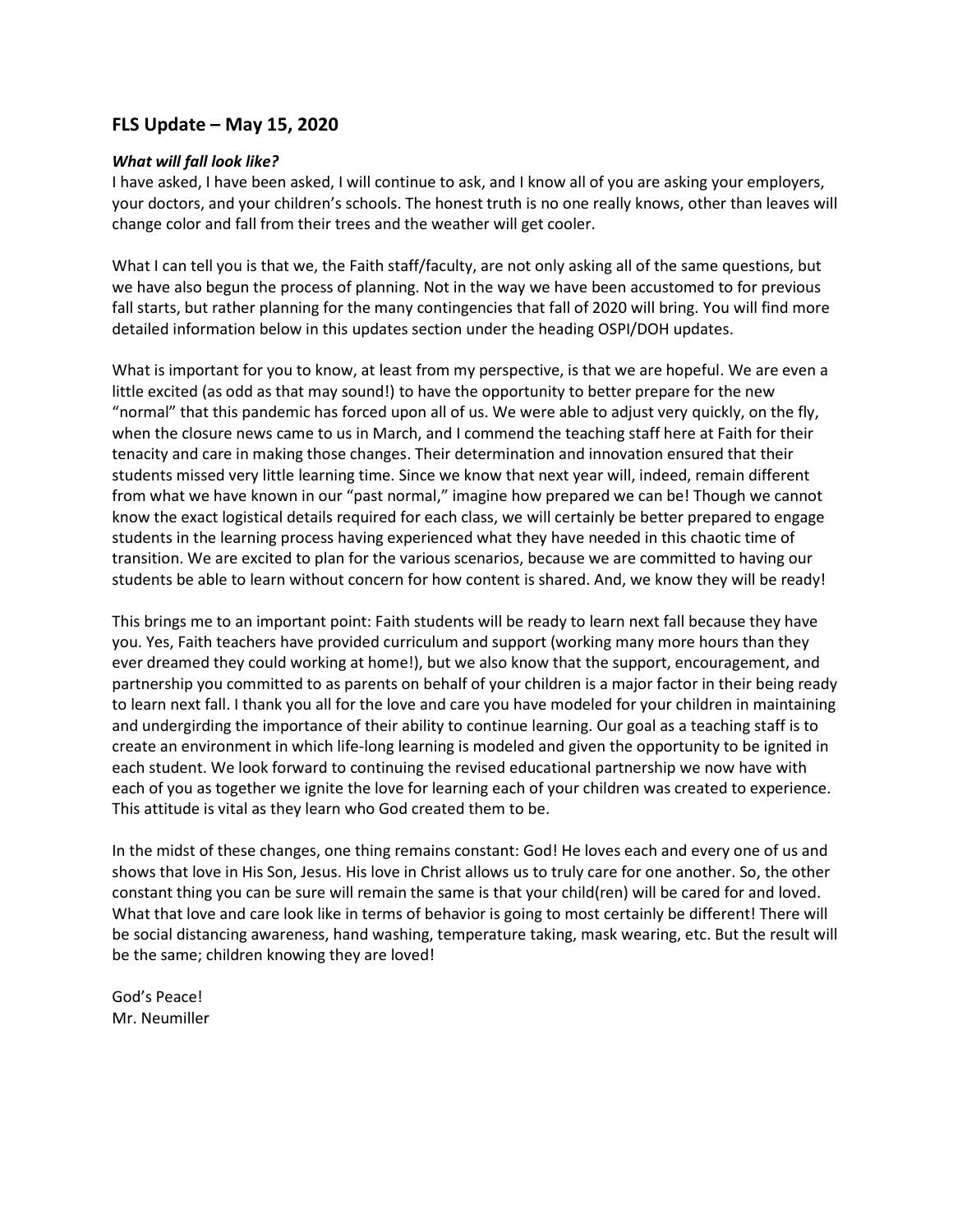## **Funding Needed**

Every year, Faith Lutheran School (FLS) holds an auction to raise money to support our Christian education program. Part of the night's program is Bid for Kids. That is a time when attendees raise their bid numbers to donate to the FLS scholarship fund. This year, since the auction was canceled, we are unable to hold the Bid for Kids, but the need for scholarship is still there—possibly even greater than in previous years. If God is leading you, and you are in a financial position to make a donation to our scholarship fund, there are three ways to make a donation: 1) write a check made out to FLS with *scholarship* in the memo line and mail it to Faith Lutheran School, 7075 Pacific Ave SE, Lacey, WA 98503, or 2) click this [link o](https://faithlutheranlacey.ejoinme.org/MyPages/DonationPage/tabid/1107017/Default.aspx)r go to the FLS website a[t www.flschool.org](http://www.flschool.org/) and click on the *Donate* link on the menu bar, or 3) sponsor a student – make a monthly donation from September through June.



# **Your Giving Changes Lives, Forever.**

When you give, you are putting God first in your life and allowing God to work through you to help raise up families and followers of Jesus Christ!

# *FLS - Shoe Drive*

Thank you to all of our Faith families for your support of our shoe drive! Because the school and church closed one month into the shoe drive, we will continue to collect shoes over the summer and officially restart the shoe drive in October. Some of you are using this time to clean out your closets to find those gently worn shoes, slippers, boots, flip flops, etc. that no longer fit or are just not your style anymore. It is so fun to find a bag of shoes dropped off at the door or to see a bin that has been filled up with donations!! If you have a Facebook page or other social media account, share our shoe drive with your family and friends. Let's see if we can't get close to 7,500 pair of shoes by the time we start school again in the fall.